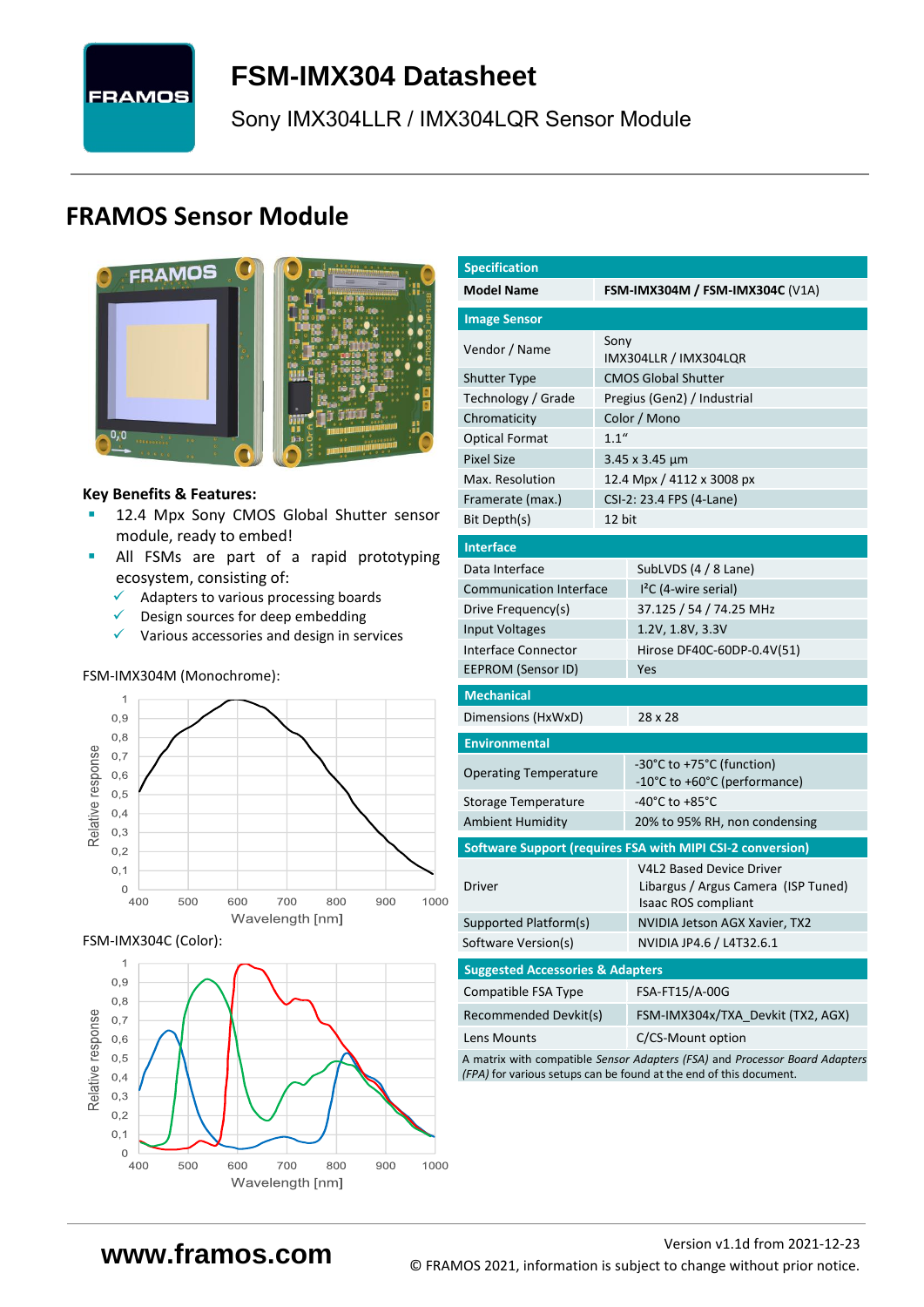#### **Mechanical Drawing**



Sensor image optical center is in mechanical board center.

#### **Connector Pinout**

Type: [Hirose DF40C-60DP-0.4V\(51](#page-0-6)[\)](#page-0-6)  Mating Type: Hirose DF40HC(4.0)-60DS-0.4V(51)



Signals are routed directly from image sensor to connector. Details on specific signals are described in the respective image sensor datasheet.

### **www.framos.com**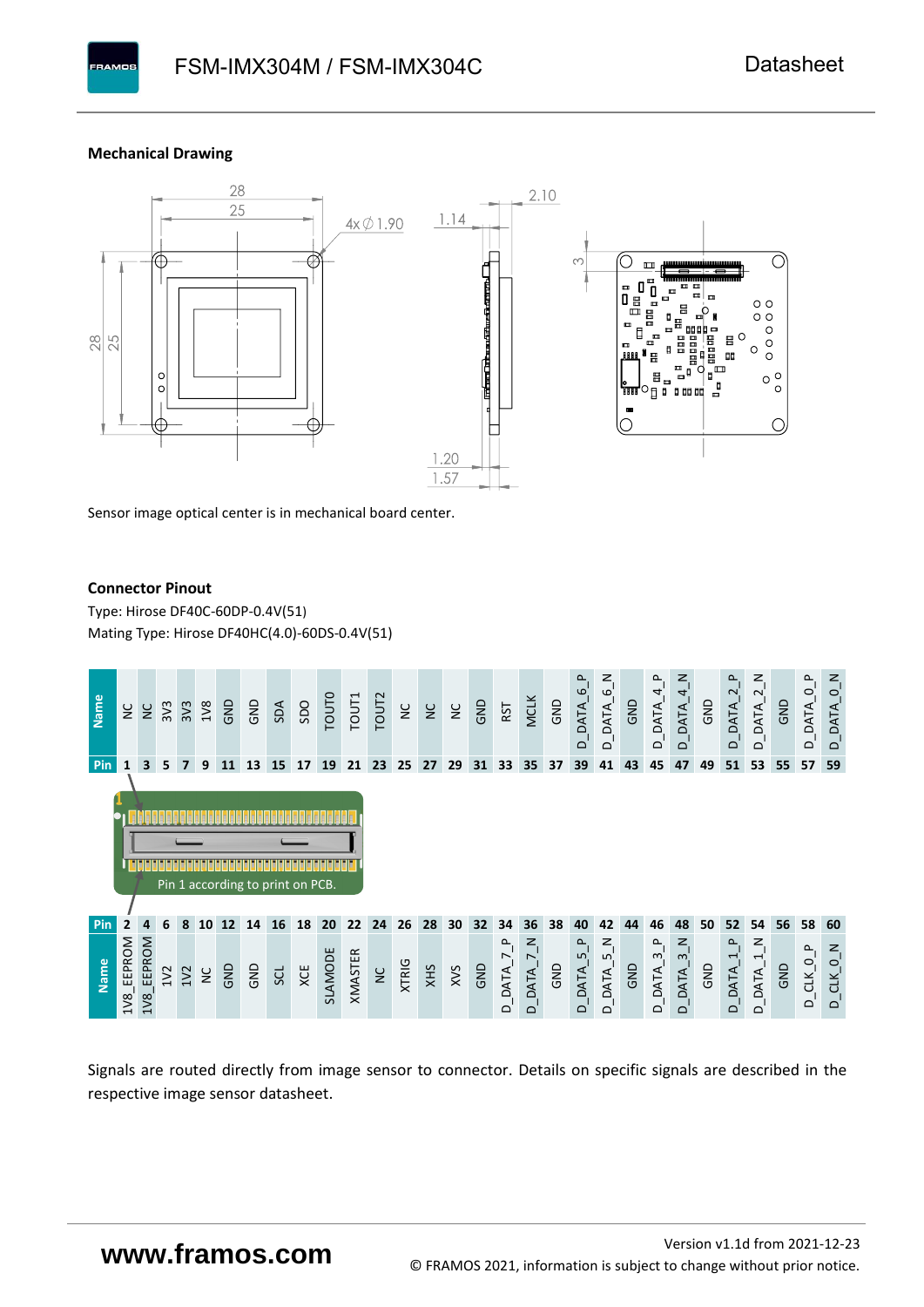#### FRAMOS

#### **Table of Contents**

| $\mathbf{1}$ |       |  |  |
|--------------|-------|--|--|
|              | 1.1   |  |  |
|              | 1.2   |  |  |
|              | 1.2.1 |  |  |
|              | 1.2.2 |  |  |
| 2            |       |  |  |
|              | 2.1   |  |  |
|              | 2.1.1 |  |  |
|              | 2.1.2 |  |  |
| $\mathbf{3}$ |       |  |  |
|              | 3.1   |  |  |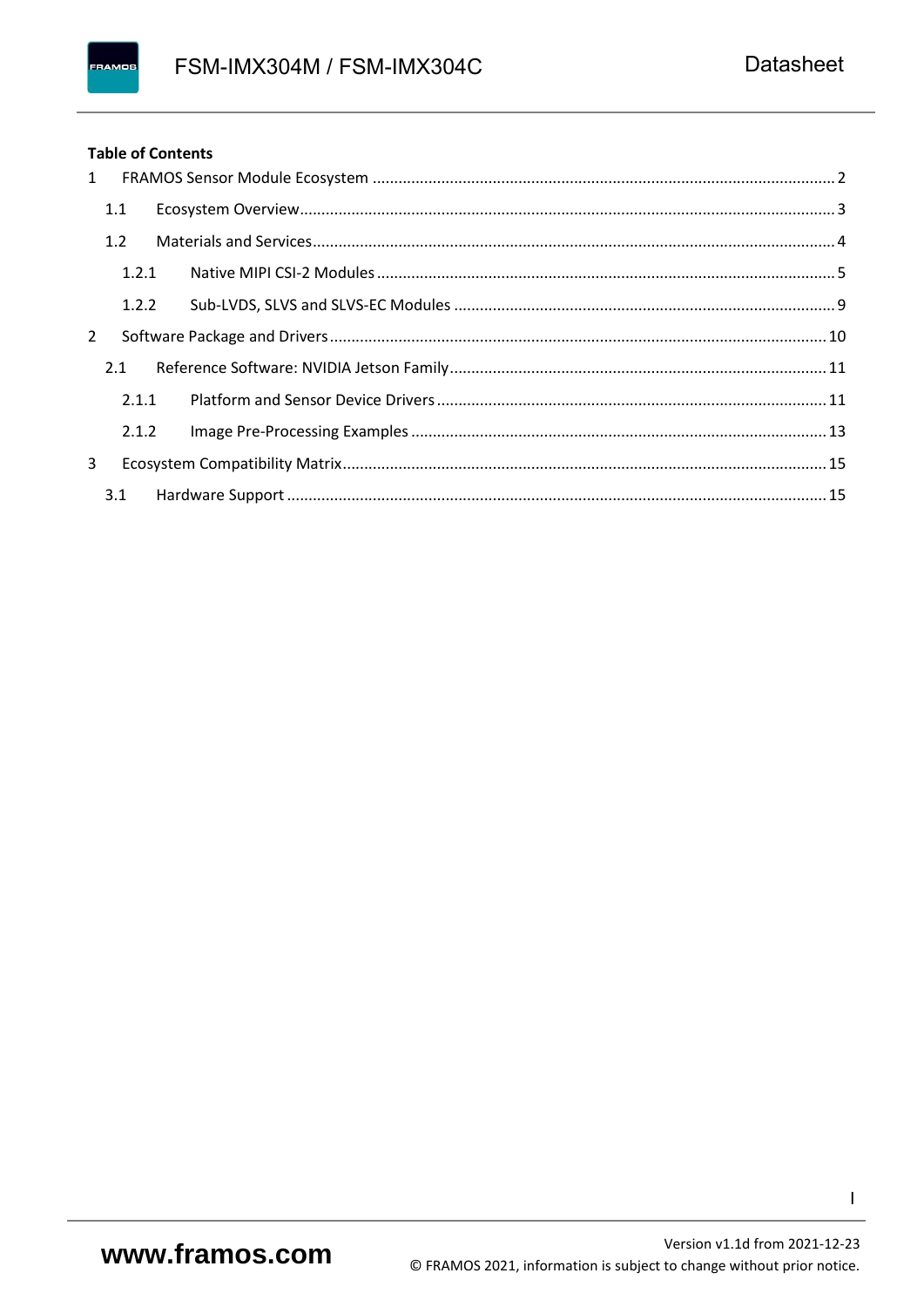#### <span id="page-3-0"></span>**1 FRAMOS Sensor Module Ecosystem**

The FSM Ecosystem consists of FRAMOS Sensor Modules, Adapters, Software and Sources, and provides one coherent solution supporting the whole process of integrating image sensors into embedded vision products.

During the evaluation and proof-of-concept phase, off-the-shelf sensor modules with a versatile adapter framework allow the connection of latest image sensor technology to open processing platforms, like the NVIDIA Jetson Family or the 96boards.org standard. Reference drivers and sample applications deliver images immediately after installation, supporting V4L2 and an optional derivate API providing comfortable integration. Within the development phase, electrical design references and driver sources guide with a solid and proven baseline to quickly port into individual system designs and extend scope, while decreasing risk and efforts.

To simplify and relieve the whole supply chain, all FRAMOS Sensor Modules and adapters are optimized and ready for delivery in volume and customization with pre-configured lens holder, lens and further accessories.

#### **Off-the-Shelf Hardware**

- FRAMOS Sensor Modules (FSM) from stock, ready for evaluation and optimized for initial mass production.
- Versatile adapter framework, allowing flexible testing of different modules, on different processing boards:
	- FRAMOS Sensor Adapter (FSA): Everything the specific sensor needs for operation
	- FRAMOS Processor Adapter (FPA): Connect up to four FSM + FSA to a specific processor board
- From lenses, mechanics and cables, all needed imaging accessories from one hand

#### **Kickstart Software Package**

- Drivers with basic sensor integration:
	- V4L2 drivers for specific image sensors
	- Platform specific device tree overlays
- Streamlined V4L2 library (LibSV) with comfortable and generic C/C++ API
- Example applications demonstrating initialization, configuration and image acquisition

Further to the off-the-shelf hard- and software, the Ecosystem supports you on project basis with:

- Driver sources allowing the focus on application specific scope and sensor features
- Electrical references for FSA and FPA, supporting quick and optimized embedding of FSMs
- Engineering services via FRAMOS and its partners, allowing you to focus on your product's unique value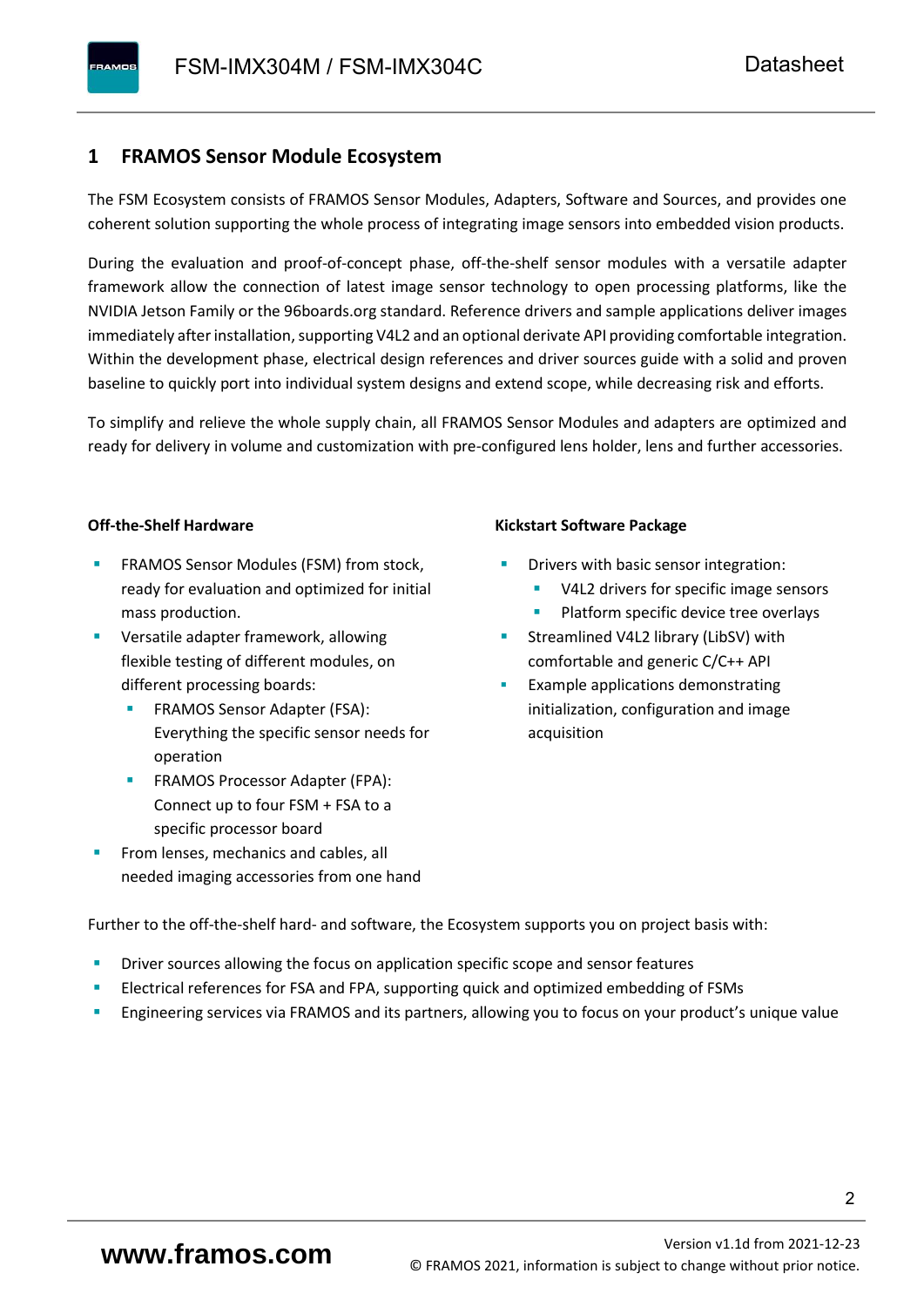#### <span id="page-4-0"></span>**1.1 Ecosystem Overview**

**PAMOS** 

The figure below shows a map of compatibility with all components inside the Ecosystem. Every element (or hardware) and connection displayed in **Green** operates with native MIPI CSI-2 (D-PHY) data.



Every component and connection displayed in **Orange** or **Blue** operates with proprietary (Sub-LVDS, SLVS) or standardized (SLVS-EC) LVDS data, that requires further attention to the physical processing of the image data by either data conversion or specific FPGA IP. Users of MIPI CSI-2 based processing systems are supported by FSM specific data conversion located on dedicated FRAMOS Sensor Adapters (FSAs).



*Figure 1: Assembly of a typical Sensor Module Development Kit*

Specification and compatibility of all individual components are listed in the appropriate chapter of the full datasheet. Access to software and drivers is only granted with the purchase of the appropriate development kit. Electrical design sources, support and services are provided on individual basis, they are not part of the development kit or component purchase.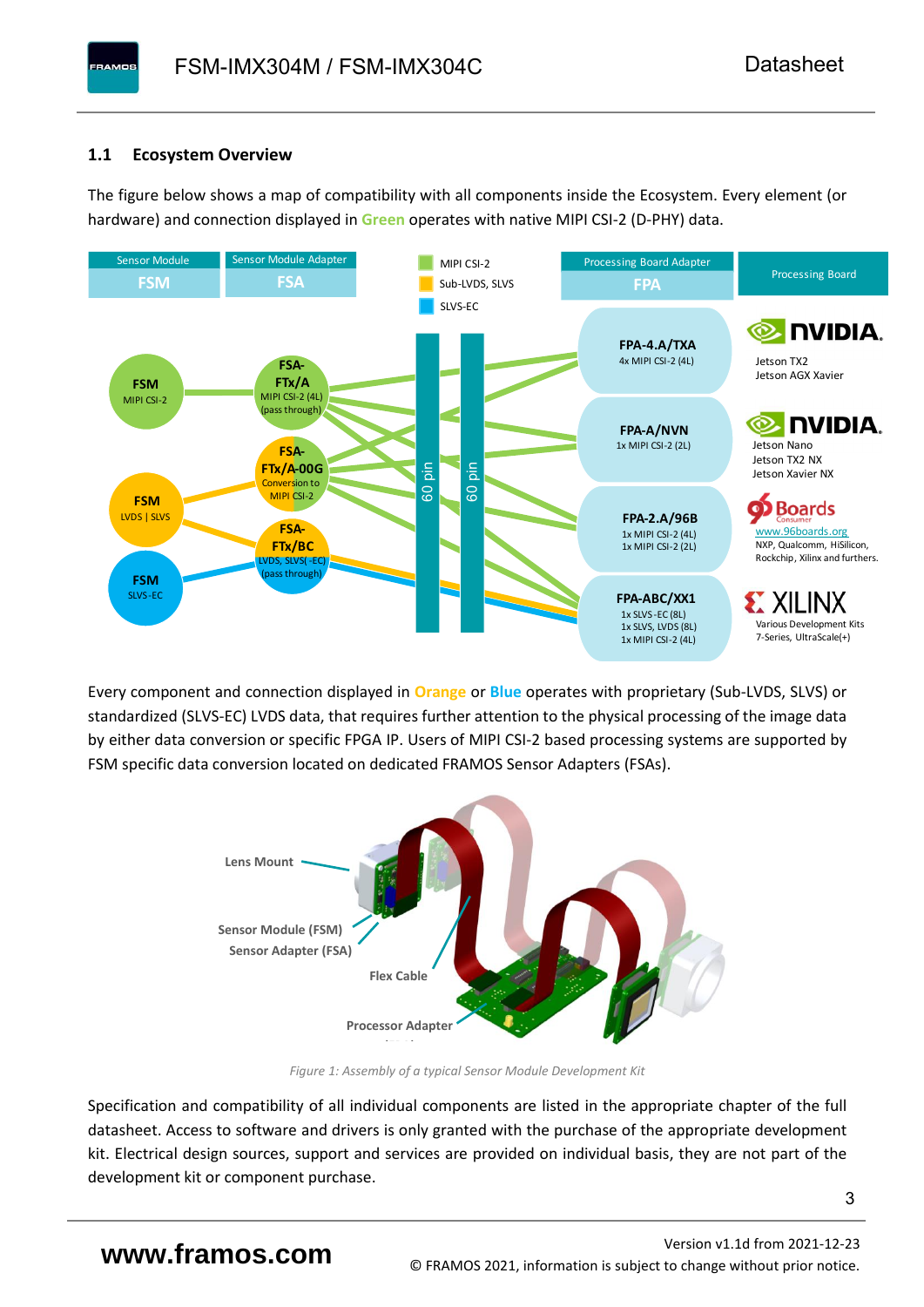#### <span id="page-5-0"></span>**1.2 Materials and Services**

Below you can find a list of materials and services as part of the FRAMOS Sensor Module Ecosystem.

#### **Hardware**

- **EXECTED FRAMOS Sensor Module Development Kits**
- **Individual Parts:** 
	- FRAMOS Sensor Modules
	- **FRAMOS Sensor Adapters**
	- **EXAMOS Processor Adapters**
	- **EXECTED** FRAMOS Module Accessories (Cables, Mounts)

**Software** (part of the Development Kit)

- Software Package for NVIDIA Jetson AGX Xavier, Nano, TX2, TX2 NX and Xavier NX
- Software Package for DragonBoard 410c (96Boards)
- **E** Xilinx FPGA reference implementation for SLVS-EC (Sony IMX421, IMX530)

#### **Design Sources** (on Project Basis)

- Software Driver Sources
- Electrical References for FSA, FPA (Schematics)

#### **Design Services**

- Off-the-shelf hardware customization including size, shape, connector and extended functionality
- Software customization and extension
	- Additional processor board support
	- Further sensor features and image (pre-)processing
- **■** Integration of additional sensors
- Optimization for volume production
- Lens assembly and alignment
- System / solution development
- Production and integration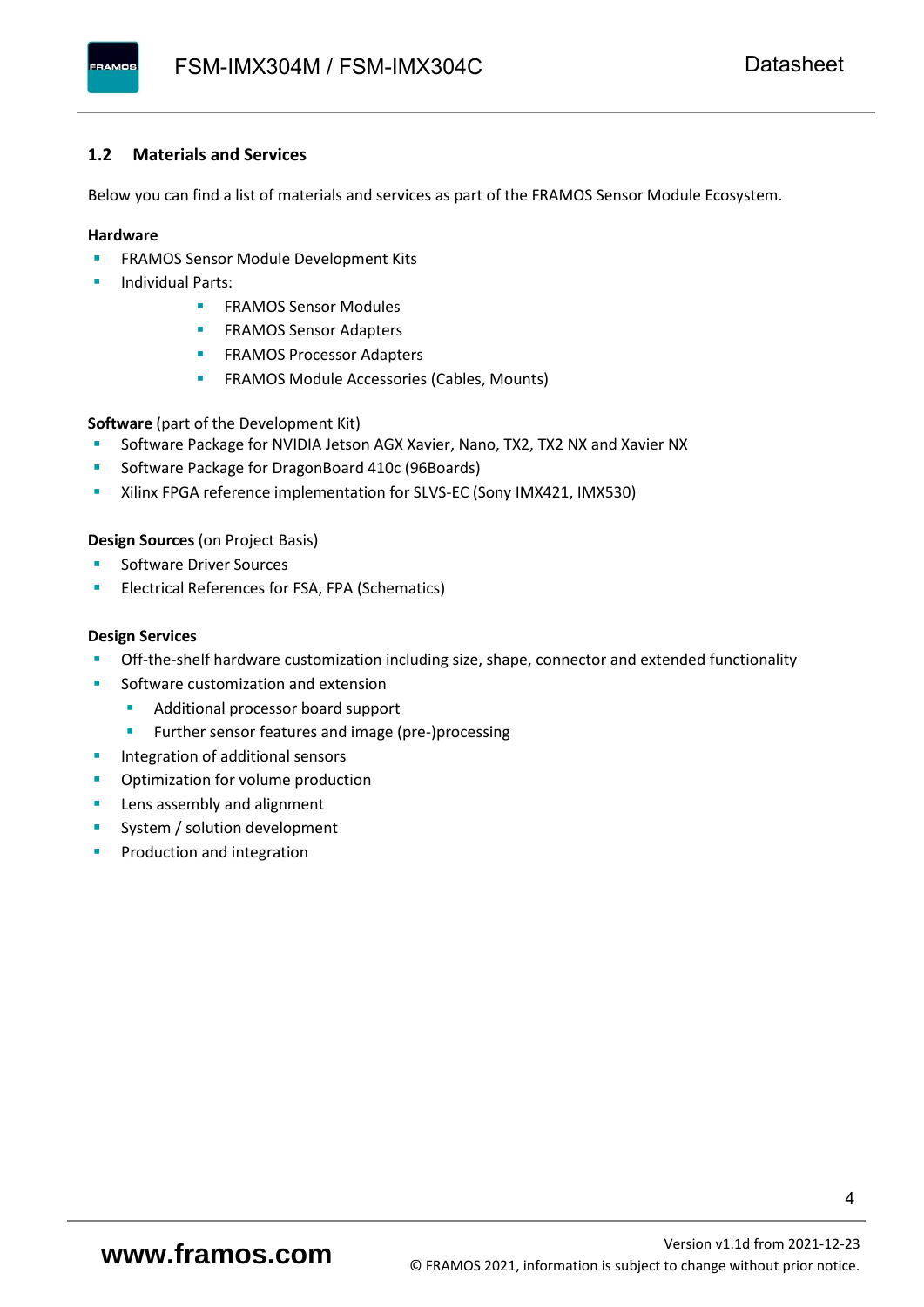#### **1.2.1 Native MIPI CSI - 2 Modules**

#### **[Global Shu](#page-0-7)tters**

<span id="page-6-0"></span>

| <b>Model Name</b>                        | FSM-IMX297                      | <b>FSM-AR0144</b>            | FSM-IMX296                      | FSM-HDP230                             | FSM-IMX565                             |
|------------------------------------------|---------------------------------|------------------------------|---------------------------------|----------------------------------------|----------------------------------------|
| <b>Shutter Type</b>                      | <b>CMOS Global Shutter</b>      | <b>CMOS Global Shutter</b>   | <b>CMOS Global Shutter</b>      | <b>CMOS Global Shutter</b>             | <b>CMOS Global Shutter</b>             |
| <b>Technology</b>                        | Pregius (Gen2)(Bin)             |                              | Pregius (Gen2)                  |                                        | Pregius S (Gen4)                       |
| <b>Resolution [MP]</b>                   | 0.4                             | $\mathbf{1}$                 | 1.6                             | 2.3                                    | 12.3                                   |
| <b>Resolution [HxV]</b>                  | 728 x 544                       | 1280 x 800                   | 1456 x 1088                     | 1944 x 1204                            | 4128 x 3008                            |
| Max. Framerate [FPS]                     | 120.9 FPS (1-Lane)              | 60.3 FPS (2-Lane)            | 60.4 FPS (1-Lane)               | 59.9 FPS (4-Lane)<br>59.9 FPS (2-Lane) | 42.6 FPS (4-Lane)<br>22.3 FPS (2-Lane) |
| Mono / Color                             | Mono                            | Color / Mono                 | Mono                            | Color / Mono                           | Color / Mono                           |
| <b>Sensor Manufacturer</b>               | Sony                            | <b>ON Semiconductor</b>      | Sony                            | Pyxalis                                | Sony                                   |
| <b>Sensor Name</b>                       | <b>IMX297LLR /</b><br>IMX297LQR | AR0144CSSM /<br>AR0144CSSC   | <b>IMX296LLR /</b><br>IMX296LQR | HDPYX 230-G Mono<br>/ HDPYX 230-G RGB  | <b>IMX565AAMJ-C/</b><br>IMX565AAQJ-C   |
| <b>Application / Grade</b>               | Sensing                         | Industrial                   | Sensing                         | Automotive                             | Industrial                             |
| <b>Optical Format [inch]</b>             | 1/2.9                           | 1/4                          | 1/2.9                           | 1/2.5                                  | 1/1.1                                  |
| Pixel Size [µm]                          | $6.9 \times 6.9$                | 3x3                          | $3.45 \times 3.45$              | $3.2 \times 3.2$                       | $2.74 \times 2.74$                     |
| <b>Pixel Bitdepth [bit]</b>              | 10 bit                          | $10/12$ bit                  | 10 bit                          | 8/10/12/14/16<br>bit                   | 8/10/12 bit                            |
| Data Interface [Type]                    | MIPI CSI-2                      | MIPI CSI-2                   | MIPI CSI-2                      | MIPI CSI-2                             | MIPI CSI-2                             |
| Data Interface [# Lanes]                 | $\mathbf{1}$                    | 1/2                          | $\mathbf{1}$                    | 2/4                                    | 2/4                                    |
| <b>Communication Interface</b>           | $I2C$ (4-wire serial)           | $I^2C$                       | $I2C$ (4-wire serial)           | $l^2C$                                 | $I^2C$                                 |
| <b>Drive Frequency [MHz]</b>             | 37.125 / 74.25 / 54             | 6 to 48                      | 37.125 / 74.25 / 54             | 6 to 27                                | 37.125 / 54 / 74.25<br><b>MHz</b>      |
| <b>Input Voltages</b>                    | 1.2V, 1.8V, 3.3V                | 1.2V, 1.8V, 2.8V             | 1.2V, 1.8V, 3.3V                | 1.2V, 1.8V, 2.8V                       | 1.1V, 1.8V, 2.9V, 3.3V                 |
| <b>Supported Lens Mounts</b>             | M12 or<br>C/CS-Mount options    | M12 or<br>C/CS-Mount options | M12 or<br>C/CS-Mount options    | M12 or<br>C/CS-Mount options           | C/CS-Mount option                      |
| <b>Board Dimensions [mm<sup>2</sup>]</b> | 26.5 mm x 26.5 mm               | 26.5 mm x 26.5 mm            | 26.5 mm x 26.5 mm               | 26.5 mm x 26.5 mm                      | 26.5 mm x 26.5 mm                      |

Version v1.1d from 2021-12-23

Version v1.1d from 2021-12-23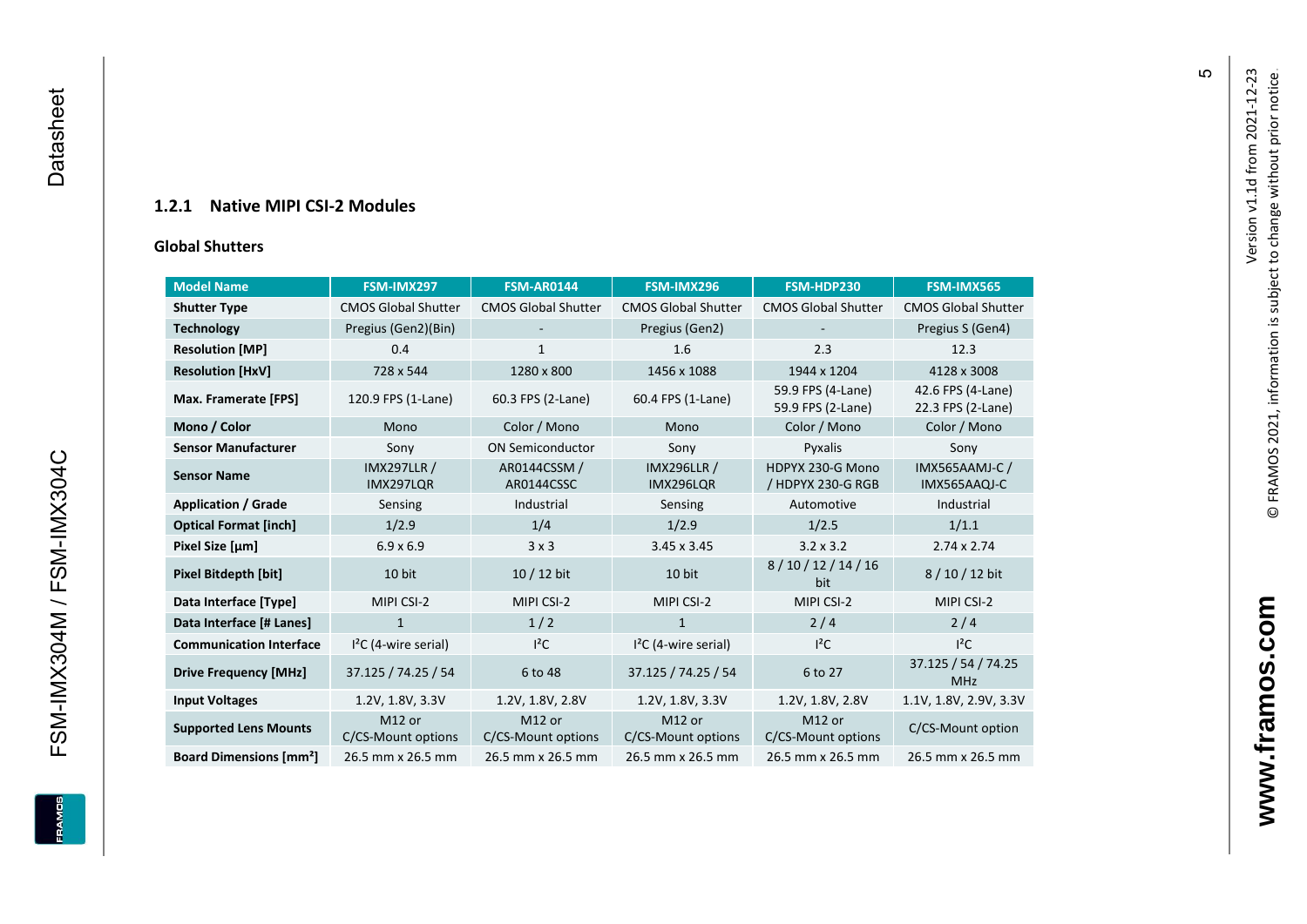#### **Rolling Shutters (Part 1/ 3 ) – up to 5 MP**

| <b>Model Name</b>                        | FSM-IMX327                         | FSM-IMX290                          | FSM-IMX462                                     | FSM-IMX464                         | FSM-IMX335                         | <b>FSM-AR0521</b>                  |
|------------------------------------------|------------------------------------|-------------------------------------|------------------------------------------------|------------------------------------|------------------------------------|------------------------------------|
| <b>Shutter Type</b>                      | <b>CMOS Rolling</b><br>Shutter     | <b>CMOS Rolling</b><br>Shutter      | <b>CMOS Rolling</b><br>Shutter                 | <b>CMOS Rolling</b><br>Shutter     |                                    | <b>CMOS Rolling</b><br>Shutter     |
| <b>Technology</b>                        | Starvis + NIR                      | Starvis + NIR                       | <b>Starvis</b>                                 | Starvis + NIR                      | <b>Starvis</b>                     |                                    |
| <b>Resolution [MP]</b>                   | 2.1                                | 2.1                                 | 2.1                                            | 4.2                                | 5                                  | 5                                  |
| <b>Resolution [HxV]</b>                  | 1920 x 1080                        | 1920 x 1080                         | 1920 x 1080                                    | 2712 x 1538                        | 2616 x 1964                        | 2592 x 1944                        |
| Max. Framerate [FPS]                     | 60 FPS (4-Lane)<br>60 FPS (2-Lane) | 120 FPS (4-Lane)<br>60 FPS (2-Lane) | 120 FPS (4-Lane)<br>60 FPS (2-Lane)            | 90 FPS (4-Lane)<br>30 FPS (2-Lane) | 60 FPS (4-Lane)<br>30 FPS (2-Lane) | 69 FPS (4-Lane)<br>34 FPS (2-Lane) |
| Mono / Color                             | Color                              | Color                               | Mono                                           | Color / Mono                       | Color / Mono                       | Color / Mono                       |
| <b>Sensor Manufacturer</b>               | Sony                               | Sony                                | Sony                                           | Sony                               | Sony                               | <b>ON Semiconductor</b>            |
| <b>Sensor Name</b>                       | <b>IMX327LOR1</b>                  | IMX462LQR-C                         | <b>IMX290LLR /</b><br>IMX464LQR-C<br>IMX290LQR |                                    | <b>IMX335LLN /</b><br>IMX335LQN    | AR0521SR2M /<br>AR0521SR2C         |
| <b>Application / Grade</b>               | Security                           | Security                            | Security                                       | Security                           | Security                           |                                    |
| <b>Optical Format [inch]</b>             | 1/2.8                              | 1/2.8                               | 1/2.8<br>1/1.8                                 |                                    | 1/2.8                              | 1/2.5                              |
| Pixel Size [µm]                          | $2.9 \times 2.9$                   | $2.9 \times 2.9$                    | $2.9 \times 2.9$                               | $2.9 \times 2.9$                   | $2 \times 2$                       | $2.2 \times 2.2$                   |
| <b>Pixel Bitdepth [bit]</b>              | 10 / 12 bit                        | 10 / 12 bit                         | 10 / 12 bit                                    | 10 / 12 bit                        | 10 / 12 bit                        | 8/10/12 bit                        |
| Data Interface [Type]                    | MIPI CSI-2                         | MIPI CSI-2                          | MIPI CSI-2                                     | MIPI CSI-2                         | MIPI CSI-2                         | MIPI CSI-2                         |
| Data Interface [# Lanes]                 | 2/4                                | 2/4                                 | 2/4                                            | 2/4                                | 2/4                                | 2/4                                |
| <b>Communication Interface</b>           | $I2C$ (4-wire serial)              | $l^2C$                              | $12C$ (4-wire serial)                          | $I^2C$                             | $I^2C$                             | $l^2C$                             |
| <b>Drive Frequency [MHz]</b>             | 37.125 / 74.25                     | 37.125 / 74.25                      | 37.125 / 74.25                                 | 6 to 27 / 37.125 /<br>74.25        | $6 - 27 / 37.125 /$<br>74.25       | 10 to 48                           |
| <b>Input Voltages</b>                    | 1.2V, 1.8V, 2.9V                   | 1.2V, 1.8V, 2.9V                    | 1.2V, 1.8V, 2.9V                               | 1.2V, 1.8V, 2.9V                   | 1.2V, 1.8V, 2.9V                   | 1.2V, 1.8V, 2.7V                   |
| <b>Supported Lens Mounts</b>             | M12 or C/CS-Mount<br>options       | M12 or C/CS-Mount<br>options        | M12 or C/CS-Mount<br>options                   | M12 or C/CS-Mount<br>options       | M12 or C/CS-Mount<br>options       | M12 or C/CS-Mount<br>options       |
| <b>Board Dimensions [mm<sup>2</sup>]</b> | $26.5 \times 26.5$                 | 26.5 x 26.5                         | 26.5 x 26.5                                    | $26.5 \times 26.5$                 | 26.5 x 26.5                        | 26.5 x 26.5                        |

FSM-IMX304M / FSM-IMX304C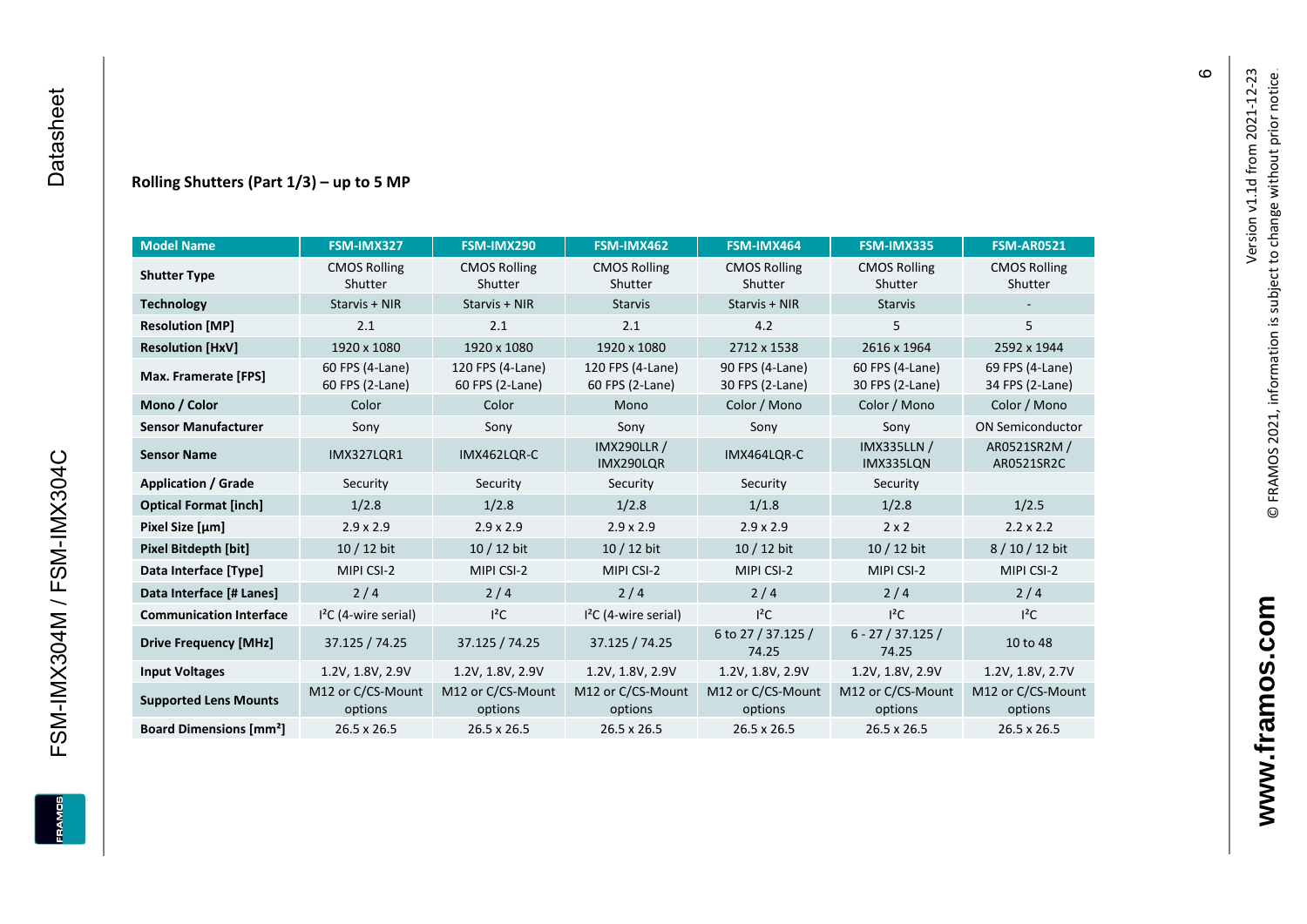#### **Rolling Shutters (Part 2/ 3 ) – 8 MP**

| <b>Model Name</b>                                     | FSM-IMX334                     | FSM-IMX485                         | <b>FSM-IMX585</b>                    | FSM-IMX678                         | FSM-IMX415                         | <b>FSM-IMX715</b>                  |
|-------------------------------------------------------|--------------------------------|------------------------------------|--------------------------------------|------------------------------------|------------------------------------|------------------------------------|
|                                                       |                                |                                    |                                      |                                    |                                    |                                    |
| <b>Shutter Type</b>                                   | <b>CMOS Rolling</b><br>Shutter | <b>CMOS Rolling</b><br>Shutter     | <b>CMOS Rolling</b><br>Shutter       | <b>CMOS Rolling</b><br>Shutter     | <b>CMOS Rolling</b><br>Shutter     | <b>CMOS Rolling</b><br>Shutter     |
| <b>Technology</b>                                     | <b>Starvis</b>                 | Starvis + NIR                      | Starvis2                             | Starvis2                           | Starvis + NIR                      | Starvis + NIR                      |
|                                                       |                                |                                    |                                      |                                    |                                    |                                    |
| <b>Resolution [MP]</b>                                | 8.3                            | 8.3                                | 8.3                                  | 8.3                                | 8.4                                | 8.4                                |
| <b>Resolution [HxV]</b>                               | 3864 x 2180                    | 3864 x 2180                        | 3856 x 2180                          | 3856 x 2180                        | 3864 x 2192                        | 3864 x 2192                        |
| Max. Framerate [FPS]                                  | 60 FPS (4-Lane)                | 72 FPS (4-Lane)<br>38 FPS (2-Lane) | 90.1 FPS (4-Lane)<br>30 FPS (2-Lane) | 72 FPS (4-Lane)<br>30 FPS (2-Lane) | 90 FPS (4-Lane)<br>44 FPS (2-Lane) | 90 FPS (4-Lane)<br>44 FPS (2-Lane) |
| Mono / Color                                          | Color / Mono                   | Color                              | Color                                | Color / Mono                       | Color                              | Color                              |
| <b>Sensor Manufacturer</b>                            | Sony                           | Sony                               | Sony                                 | Sony                               | Sony                               | Sony                               |
| <b>IMX334LLR /</b><br><b>Sensor Name</b><br>IMX334LQR |                                | <b>IMX485LQJ</b>                   | IMX585AAQJ1-C                        | IMX678AAQR1                        | IMX415-AAQR                        | IMX715AAQR1                        |
| <b>Application / Grade</b>                            | Security                       | Security                           | Security<br>Security                 |                                    | Security                           | Security                           |
| <b>Optical Format [inch]</b>                          | 1/1.8                          | 1/1.2                              | 1/1.2<br>1/1.8                       |                                    | 1/2.8                              | 1/2.8                              |
| Pixel Size [µm]                                       | $2 \times 2$                   | $2.9 \times 2.9$                   | $2.9 \times 2.9$                     | $2 \times 2$                       | $1.45 \times 1.45$                 | 1.45 x 1.45                        |
| <b>Pixel Bitdepth [bit]</b>                           | $10/12$ bit                    | $10/12$ bit                        | $10/12$ bit                          | $10/12$ bit                        | $10/12$ bit                        | 10 / 12 bit                        |
| Data Interface [Type]                                 | MIPI CSI-2                     | MIPI CSI-2                         | MIPI CSI-2                           | MIPI CSI-2                         | MIPI CSI-2                         | MIPI CSI-2                         |
| Data Interface [# Lanes]                              | $\overline{4}$                 | 2/4                                | 2/4                                  | 2/4                                | 2/4                                | 2/4                                |
| <b>Communication Interface</b>                        | $l^2C$                         | $I^2C$                             | $l^2C$                               | $I^2C$                             | $l^2C$                             | $I^2C$                             |
| <b>Drive Frequency [MHz]</b>                          | $6 - 27 / 37.125 /$<br>74.25   | 6 to 27 / 37.125 /<br>74.25        | 6 to 27 / 37.125 /<br>72 / 74.25     | $6 - 27 / 37.125 /$<br>74.25       | 24 / 27 / 37.125 /<br>72/74.25     | 24 / 27 / 37.125 /<br>72 / 74.25   |
| <b>Input Voltages</b>                                 | 1.2V, 1.8V, 2.9V               | 1.2V, 1.8V, 2.9V                   | 1.1V, 1.8V, 3.3V                     | 1.1V, 1.8V, 3.3V                   | 1.1V, 1.8V, 2.9V                   | 1.1V, 1.8V, 2.9V                   |
| <b>Supported Lens Mounts</b>                          | M12 or C/CS-<br>Mount options  | C/CS-Mount option                  | C/CS-Mount option                    | M12 or $C/CS$ -<br>Mount options   | M12 or C/CS-<br>Mount options      | M12 or C/CS-<br>Mount options      |
| <b>Board Dimensions [mm<sup>2</sup>]</b>              | 26.5 x 26.5                    | 26.5 x 26.5                        | 26.5 x 26.5                          | 26.5 x 26.5                        | 26.5 x 26.5                        | $26.5 \times 26.5$                 |

FSM-IMX304M / FSM-IMX304C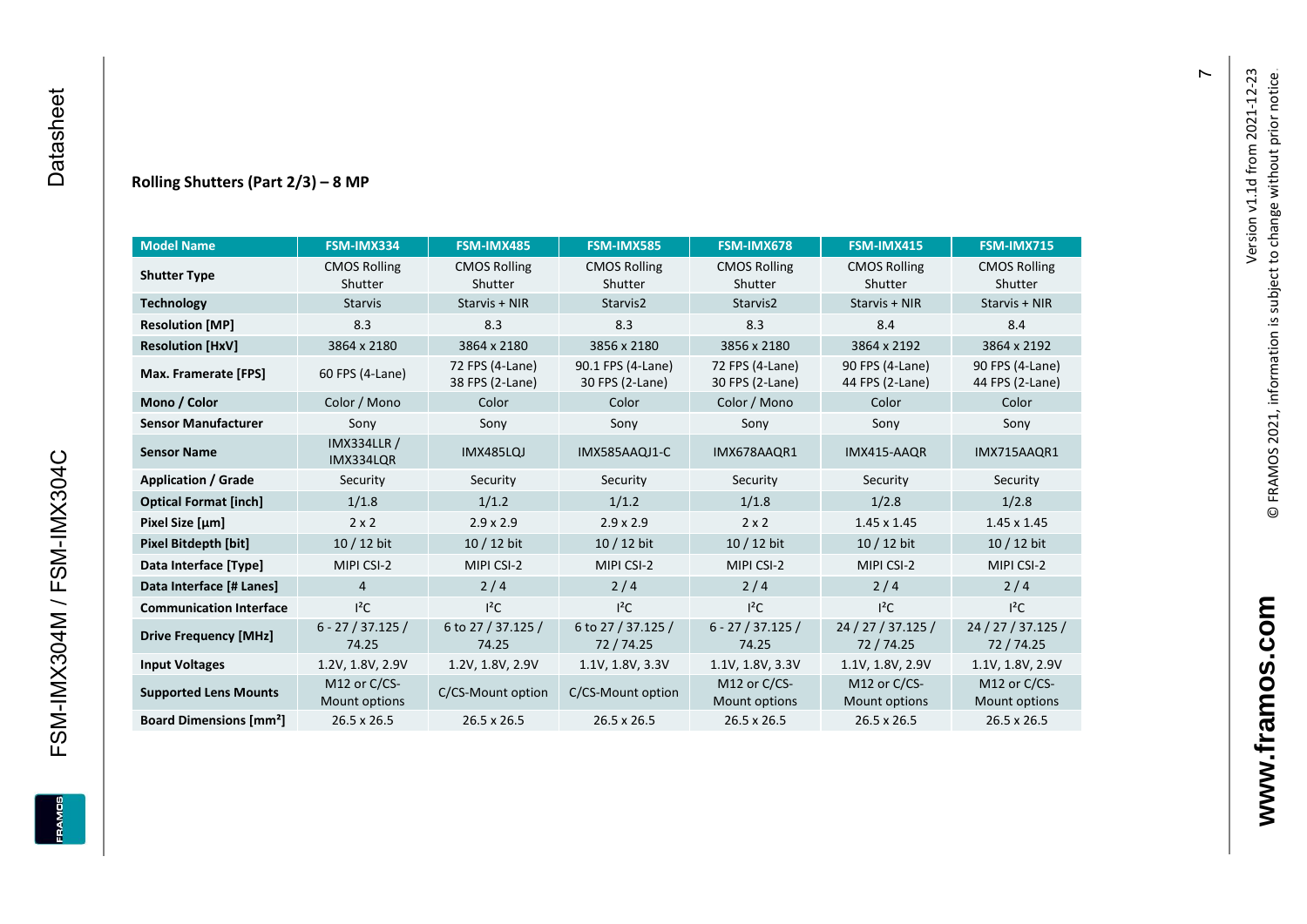| <b>Model Name</b>                        | FSM-IMX412                               | <b>FSM-IMX577</b>                        | FSM-IMX477                               | <b>FSM-AR1335</b>                    | FSM-IMX283                  |
|------------------------------------------|------------------------------------------|------------------------------------------|------------------------------------------|--------------------------------------|-----------------------------|
| <b>Shutter Type</b>                      | <b>CMOS Rolling Shutter</b>              | <b>CMOS Rolling Shutter</b>              | <b>CMOS Rolling Shutter</b>              | <b>CMOS Rolling Shutter</b>          | <b>CMOS Rolling Shutter</b> |
| <b>Technology</b>                        | <b>Starvis</b><br><b>Starvis</b>         |                                          | <b>Starvis</b>                           |                                      | <b>Starvis</b>              |
| <b>Resolution [MP]</b>                   | 12.3                                     | 12.3                                     | 12.3                                     | 13.1                                 | 20.2                        |
| <b>Resolution [HxV]</b>                  | 4056 x 3040                              | 4056 x 3040                              | 4056 x 3040                              | 4208 x 3120                          | 5496 x 3694                 |
| Max. Framerate [FPS]                     | 59.9 FPS (4-Lane)<br>30 FPS (2-Lane)     | 59.9 FPS (4-Lane)<br>30 FPS (2-Lane)     | 59.9 FPS (4-Lane)<br>30 FPS (2-Lane)     | 27.2 FPS (4-Lane)<br>13 FPS (2-Lane) | 24.7 FPS (4-Lane)           |
| Mono / Color                             | Color                                    | Color                                    | Color                                    | Color                                | Color                       |
| <b>Sensor Manufacturer</b>               | Sony                                     | Sony                                     | Sony                                     | <b>ON Semiconductor</b>              | Sony                        |
| <b>Sensor Name</b>                       | IMX412-AACK                              | IMX477-AAPK                              | IMX577-AACK                              | AR1335CSSM /<br>AR1335CSSC           | <b>IMX283CQJ</b>            |
| <b>Application / Grade</b>               | Security                                 | Security                                 | Security                                 | Industrial                           | Audio/Video                 |
| <b>Optical Format [inch]</b>             | 1/2.3                                    | 1/2.3                                    | 1/2.3                                    | 1/3.2                                | 1                           |
| Pixel Size [µm]                          | 1.55 x 1.55                              | $1.55 \times 1.55$                       | $1.55 \times 1.55$                       | $1.1 \times 1.1$                     | $2.4 \times 2.4$            |
| <b>Pixel Bitdepth [bit]</b>              | $10/12$ bit                              | 8 / 10 / 12 bit                          | 8 / 10 / 12 bit                          | 8 / 10 bit                           | $10/12$ bit                 |
| Data Interface [Type]                    | MIPI CSI-2                               | MIPI CSI-2                               | MIPI CSI-2                               | MIPI CSI-2                           | MIPI CSI-2                  |
| Data Interface [# Lanes]                 | $2/4$                                    | 2/4                                      | 2/4                                      | 2/4                                  | $\overline{4}$              |
| <b>Communication Interface</b>           | $I2C$ (CCI)                              | $I2C$ (CCI)                              | $I2C$ (CCI)                              | $l^2C$                               | $I^2C$                      |
| <b>Drive Frequency [MHz]</b>             | 6/12/18/27                               | 6 to 27                                  | 6 to 27                                  | 6 to 48                              | 6 to 27                     |
| <b>Input Voltages</b>                    | 1.05V, 1.8V, 2.75V                       | 1.05V, 1.8V, 2.8V                        | 1.05V, 1.8V, 2.8V                        | 1.2V, 1.8V, 2.7V                     | 1.2V, 1.8V, 2.9V            |
| <b>Supported Lens Mounts</b>             | M <sub>12</sub> or<br>C/CS-Mount options | M <sub>12</sub> or<br>C/CS-Mount options | M <sub>12</sub> or<br>C/CS-Mount options | M12 or<br>C/CS-Mount options         | C/CS-Mount option           |
| <b>Board Dimensions [mm<sup>2</sup>]</b> | $26.5 \times 26.5$                       | $26.5 \times 26.5$                       | $26.5 \times 26.5$                       | 26.5 x 26.5                          | 26.5 x 26.5                 |

FSM-IMX304M / FSM-IMX304C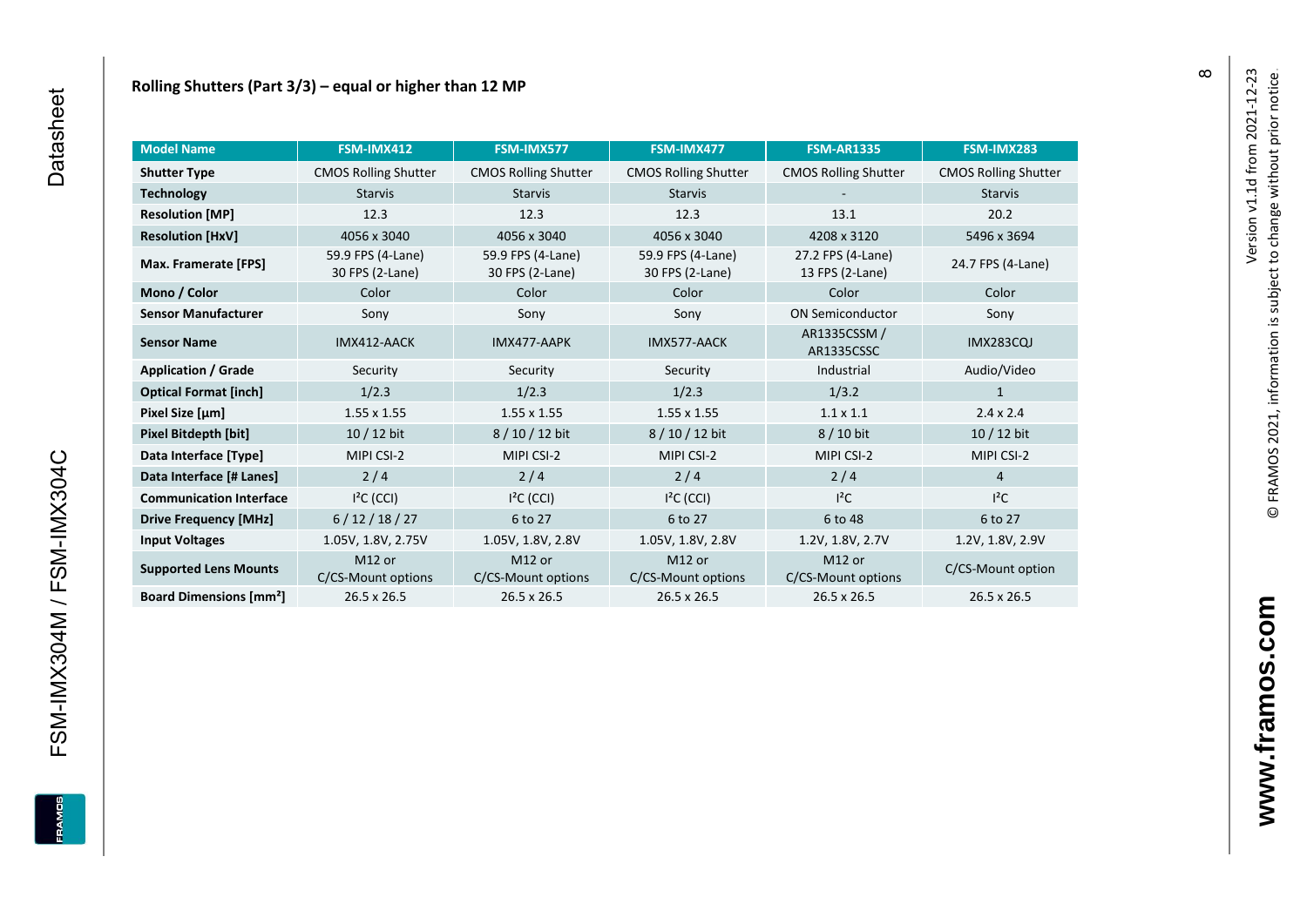FSM-IMX304M / FSM-IMX304C Datasheet

<span id="page-10-0"></span>FSM-IMX304M / FSM-IMX304C

**EDIVARE** 

Datasheet

#### **[1.2.2](#page-0-7) Sub -LVDS, SLVS and SLVS -EC Modules**

| <b>Model Name</b>                        | FSM-IMX264                 | FSM-IMX304                 | FSM-IMX530                                            |
|------------------------------------------|----------------------------|----------------------------|-------------------------------------------------------|
| <b>Shutter Type</b>                      | <b>CMOS Global Shutter</b> | <b>CMOS Global Shutter</b> | <b>CMOS Global Shutter</b>                            |
| <b>Technology</b>                        | Pregius (Gen2)             | Pregius (Gen2)             | Pregius S (Gen4)                                      |
| <b>Resolution [MP]</b>                   | 5.1                        | 12.4                       | 24.5                                                  |
| <b>Resolution [HxV]</b>                  | 2464 x 2056                | 4112 x 3008                | 5328 x 4608                                           |
| Max. Framerate [FPS]                     | CSI-2: 35.7 FPS (4-Lane)   | CSI-2: 23.4 FPS (4-Lane)   | SLVS-EC: 106.9 FPS (8-Lane)<br>CSI-2: 30 FPS (4-Lane) |
| Mono / Color                             | Color / Mono               | Color / Mono               | Color / Mono                                          |
| <b>Sensor Manufacturer</b>               | Sony                       | Sony                       | Sony                                                  |
| <b>Sensor Name</b>                       | IMX264LLR / IMX264LQR      | IMX304LLR / IMX304LQR      | IMX530-AAMJ / IMX530-AAQJ                             |
| <b>Application / Grade</b>               | Industrial                 | Industrial                 | Industrial                                            |
| <b>Optical Format [inch]</b>             | 2/3                        | 1.1                        | 1.2                                                   |
| Pixel Size [µm]                          | $3.45 \times 3.45$         | $3.45 \times 3.45$         | $2.74 \times 2.74$                                    |
| Pixel Bitdepth [bit]                     | 12 bit                     | 12 bit                     | 8 / 10 / 12 bit                                       |
| Data Interface [Type]                    | SubLVDS                    | SubLVDS                    | SLVS, SLVS-EC                                         |
| Data Interface [# Lanes]                 | 4                          | 4/8                        | 1/2/4/8                                               |
| <b>Communication Interface</b>           | $I2C$ (4-wire serial)      | $I2C$ (4-wire serial)      | $I2C$ (4-wire serial)                                 |
| <b>Drive Frequency [MHz]</b>             | 37.125 / 54 / 74.25        | 37.125 / 54 / 74.25        | 37.125 / 54 / 74.25                                   |
| <b>Input Voltages</b>                    | 1.2V, 1.8V, 3.3V           | 1.2V, 1.8V, 3.3V           | 1.1V, 1.8V, 2.9V, 3.3V                                |
| <b>Supported Lens Mounts</b>             | C/CS-Mount option          | C/CS-Mount option          | C/CS-Mount option                                     |
| <b>Board Dimensions [mm<sup>2</sup>]</b> | $28 \times 28$             | 28 x 28                    | 28 x 28                                               |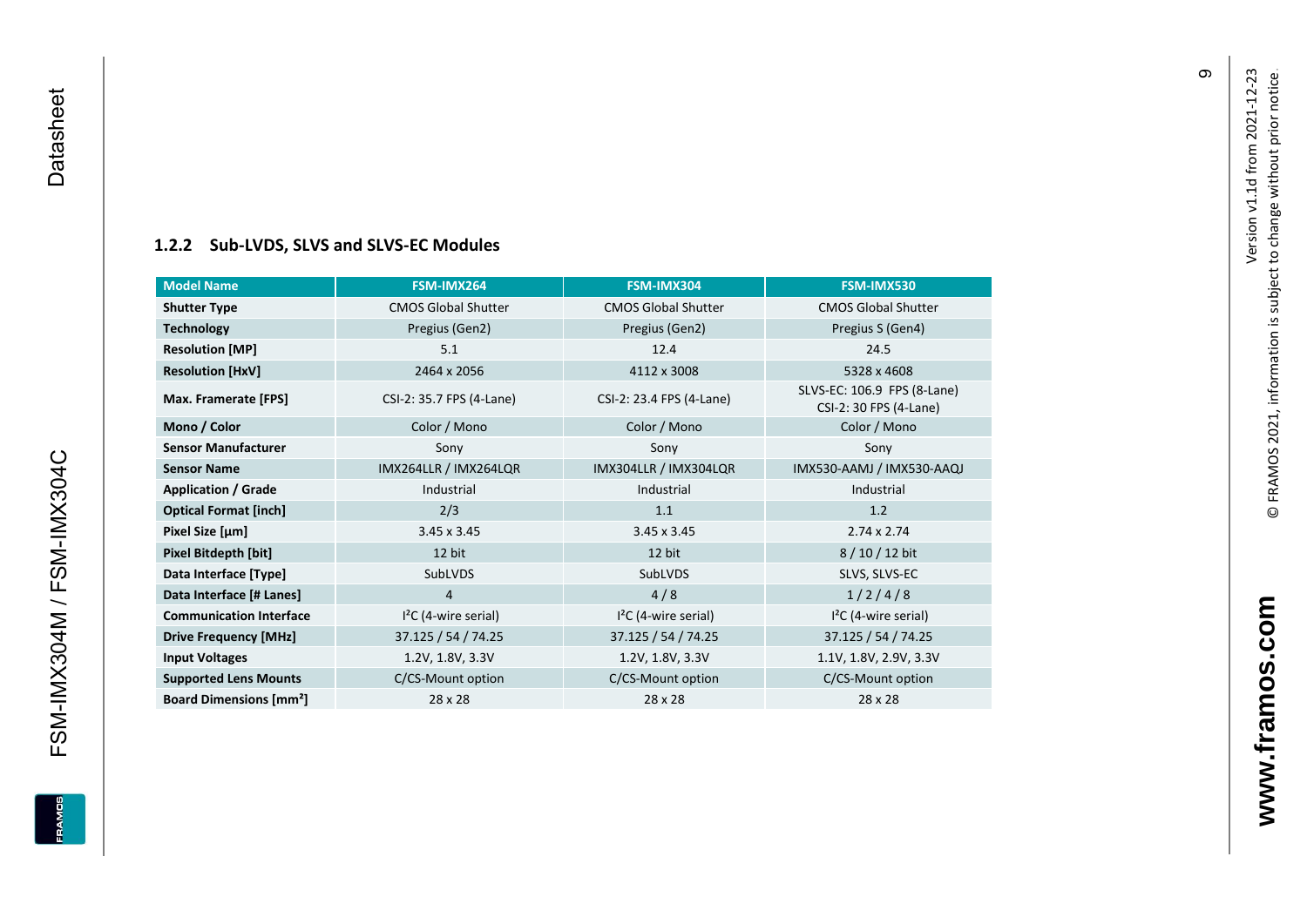### <span id="page-11-0"></span>**2 Software Package and Drivers**

As FRAMOS we know that the getting started with a new technology is the biggest challenge. The idea behind the Software Package is to enable embedded software engineers to get quickly to a streaming system and provide at the same time all tools that are needed to extend and adapt it according the individual needs of the application.

#### **What the software package and driver are:**

- A reference for a custom sensor implementation
- Demonstrating how to use the required interfaces
- Demonstrating how to communicate with the image sensor
- Demonstrating how to generaly initialize and configure the image sensor
- Provide initial image streaming output to the user space
- Demonstrating how to run basic image processing on pixel data

#### **Supported Processor Platforms**

The table below shows which platforms are supported by the standard driver package, and how many FSMs can at maximum be operated in parallel.

| <b>Sensor Module</b> | <b>NVIDIA</b><br><b>Jetson TX2</b> | <b>NVIDIA</b><br><b>AGX Xavier</b> | <b>NVIDIA</b><br><b>Jetson Nano,</b><br><b>TX2 NX, Xavier</b><br><b>NX</b> | <b>DragonBoard</b><br>410c | 96Boards<br><b>Consumer</b><br><b>Edition</b> | <b>Xilinx</b><br><b>Development</b><br><b>Boards</b> |  |
|----------------------|------------------------------------|------------------------------------|----------------------------------------------------------------------------|----------------------------|-----------------------------------------------|------------------------------------------------------|--|
| <b>FSM-AR0144</b>    | 4                                  |                                    | $\overline{2}$                                                             |                            |                                               |                                                      |  |
| <b>FSM-AR0521</b>    | $\overline{4}$                     |                                    | $\overline{2}$                                                             | $\overline{2}$             |                                               |                                                      |  |
| <b>FSM-AR1335</b>    | 4                                  |                                    | $\overline{2}$                                                             |                            |                                               |                                                      |  |
| FSM-HDP230           | $\overline{4}$                     | $\overline{4}$                     | $\overline{2}$                                                             |                            |                                               |                                                      |  |
| FSM-IMX264           | $\overline{2}$                     | $\overline{4}$                     | $\overline{\phantom{a}}$                                                   |                            |                                               |                                                      |  |
| FSM-IMX283           | $\overline{2}$                     | $\overline{4}$                     | $\overline{\phantom{a}}$                                                   |                            |                                               |                                                      |  |
| FSM-IMX290           | 4                                  |                                    | $\overline{2}$                                                             | $\overline{2}$             |                                               |                                                      |  |
| FSM-IMX296           | 4                                  |                                    | $\overline{2}$                                                             | $\overline{2}$             |                                               |                                                      |  |
| FSM-IMX297           | 4                                  |                                    | $\overline{2}$                                                             |                            |                                               |                                                      |  |
| FSM-IMX304           | $\overline{2}$                     | $\overline{4}$                     | $\overline{\phantom{a}}$                                                   |                            |                                               |                                                      |  |
| FSM-IMX327           | 4                                  |                                    | $\overline{2}$                                                             | $\overline{2}$             |                                               |                                                      |  |
| FSM-IMX334           | $\overline{2}$                     | $\overline{4}$                     | $\overline{\phantom{a}}$                                                   |                            | HW only, driver development                   |                                                      |  |
| FSM-IMX335           | 4                                  |                                    | $\overline{2}$                                                             |                            | on project basis.                             |                                                      |  |
| FSM-IMX412           | $\overline{4}$                     |                                    | $\overline{2}$                                                             | $\overline{2}$             |                                               |                                                      |  |
| FSM-IMX415           | 4                                  |                                    | $\overline{2}$                                                             |                            |                                               |                                                      |  |
| FSM-IMX462           | $\overline{\mathbf{4}}$            |                                    | $\overline{2}$                                                             |                            |                                               |                                                      |  |
| FSM-IMX464           | $\overline{4}$                     |                                    | $\overline{2}$                                                             |                            |                                               |                                                      |  |
| FSM-IMX477           | $\overline{4}$                     |                                    | $\overline{2}$                                                             |                            |                                               |                                                      |  |
| FSM-IMX485           | $\overline{4}$                     |                                    | $\overline{2}$                                                             |                            |                                               |                                                      |  |
| FSM-IMX565           | $\overline{4}$                     |                                    | $\overline{2}$                                                             |                            |                                               |                                                      |  |
| FSM-IMX577           | $\overline{4}$                     |                                    | $\overline{2}$                                                             |                            |                                               |                                                      |  |
| FSM-IMX585           | $\overline{4}$                     |                                    | $\overline{2}$                                                             |                            |                                               |                                                      |  |
| FSM-IMX678           | 4                                  |                                    | $\overline{2}$                                                             |                            |                                               |                                                      |  |
| FSM-IMX715           | $\overline{4}$                     |                                    | $\overline{2}$                                                             |                            |                                               |                                                      |  |
| FSM-IMX530           | $\overline{2}$                     | $\overline{4}$                     |                                                                            |                            |                                               | 1 <sup>1</sup>                                       |  |

*Table 1: Ecosystem Software Package - Supported number of FSMs per processing board*

<sup>1</sup> SLVS-EC based FPGA reference implementation as part of the SLVS-EC RX IP Core offering.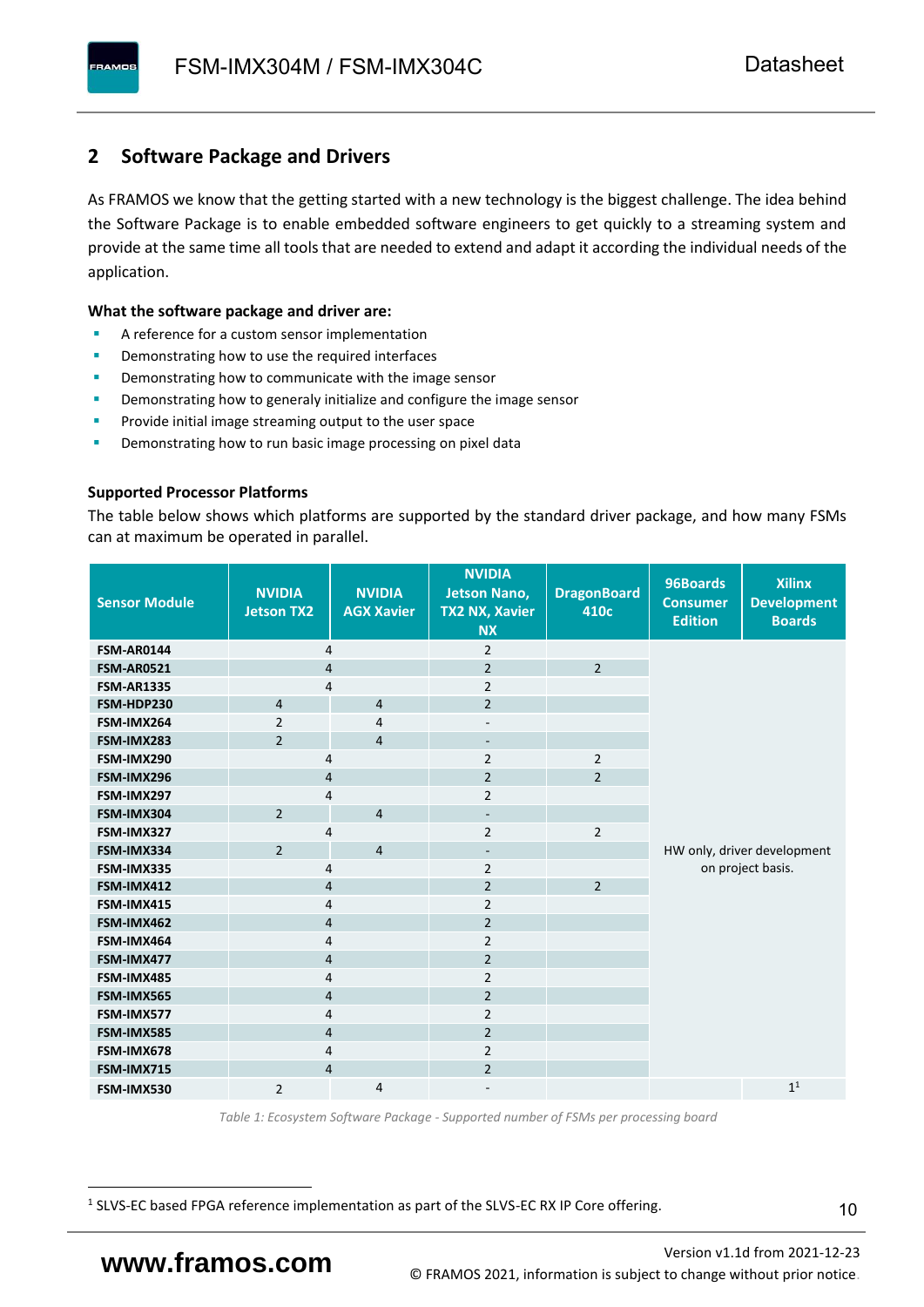#### <span id="page-12-0"></span>**2.1 Reference Software: NVIDIA Jetson Family**

The software package provided with the Development Kits of the FRAMOS Sensor Module Ecosystem provided for NVIDIA Jetson platforms provides a reference implementation of sensor and device drivers for MIPI CSI-2. It contains a minimum feature set demonstrating how to utilize the platform specific data interface and communication implementation, as well as the initialization of the image sensor and implementation of basic features.

#### **Package Content:**

- Platform and device drivers with Linux for Tegra Support
- V4L2 based subdevice drivers (low-level C API)
- Streamlined V4L2 library (LibSV) providing generic C/C++ API
- Display Examples:
	- OpenCV (Software)
	- LibArgus (Hardware)

#### **Supported Devices:**

- NVIDIA Jetson Nano Developer Kit (B01)
- **NVIDIA Jetson TX2 Developer Kit**
- NVIDIA Jetson TX2 NX Developer Kit
- **NVIDIA Jetson Xavier NX Developer Kit**
- **NVIDIA Jetson AGX Xavier Developer Kit**

#### <span id="page-12-1"></span>**2.1.1 Platform and Sensor Device Drivers**

The driver divides into two main parts that are configured in separate ways – the Image Modes and the General Features of the image sensor.

#### **Image Modes**

These are major attributes that have impact to the image data stream formatting. They require a static preconfiguration within the device tree (DT):

- Image / streaming resolution
- Pixel format / bit depth
- Data rate / lane configuration

Each driver provides access to  $3 - 5$  pre-built configurations, reflecting the main operation modes of the imager. Beside the full resolution, that is always available, they allow to receive image streams in common video resolutions like VGA, Full HD and UHD as they are supported or make sense by the imagers, and utilize sensor features like ROI and binning.

They act as an example for implementation and usage and are available as source. Due to the size limitation of the device tree, it is not possible to integrate an extensive set of options.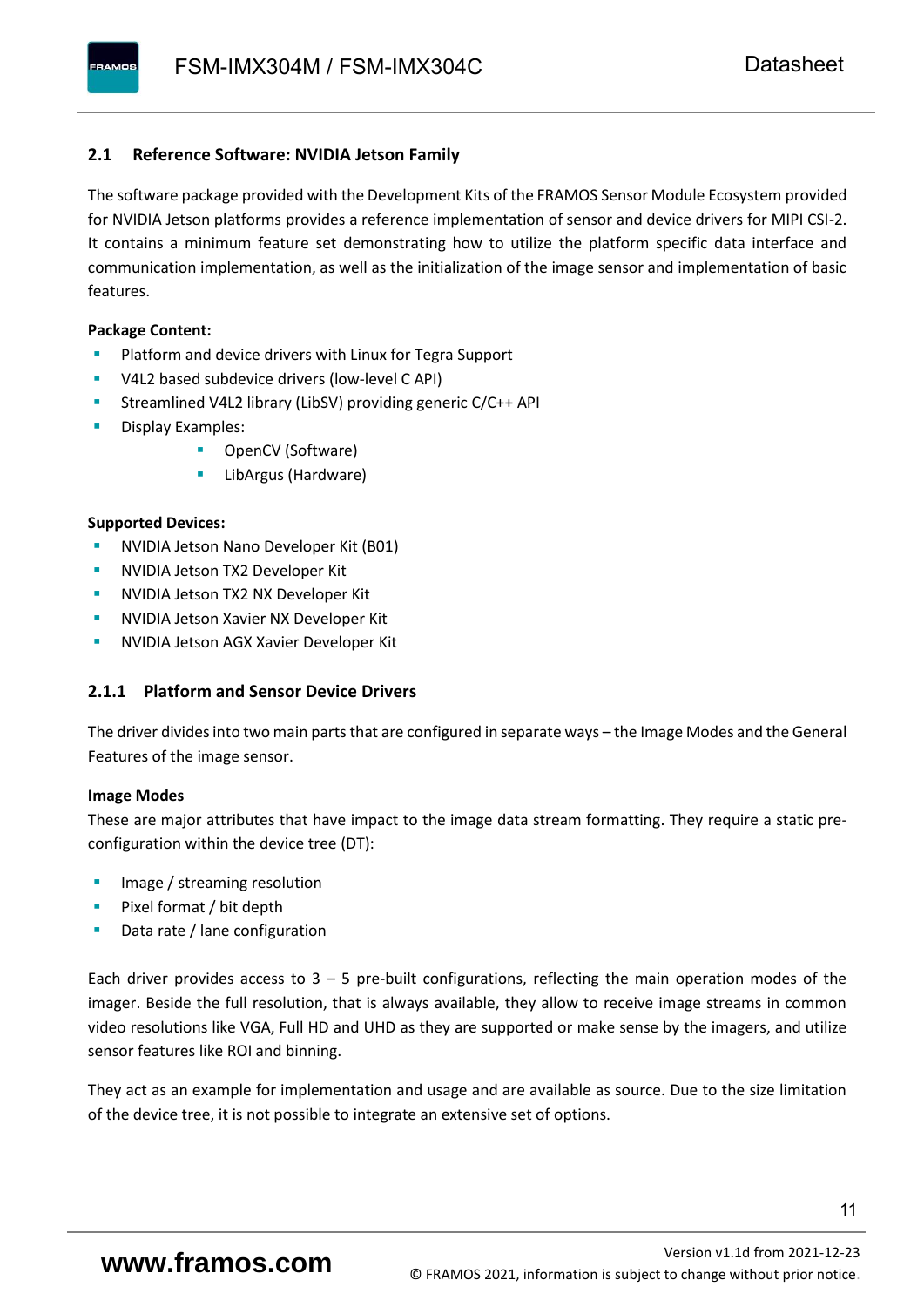#### **General Features**

These are attributes of the image sensor that do not manipulate the data stream formatting. The drivers provided with the Software Pack integrate the sensor features as shown in the table below.

| <b>Pre-Implemented</b><br><b>Features per</b><br><b>Model</b> | Gain (Analog / Digital) | <b>Frame Rate</b> | Exposure Time | Flip / Mirror | <b>IS Mode (Master / Slave)</b> | Sensor Mode ID | <b>Test Pattern Output</b> | <b>Black Level</b> | <b>HDR Output</b> | <b>Broadcast</b> | Data Rate | <b>Synchronizing Master</b> |                           |
|---------------------------------------------------------------|-------------------------|-------------------|---------------|---------------|---------------------------------|----------------|----------------------------|--------------------|-------------------|------------------|-----------|-----------------------------|---------------------------|
| <b>FSM-AR0144</b>                                             |                         |                   |               |               |                                 |                |                            |                    |                   |                  |           |                             |                           |
| <b>FSM-AR0521</b>                                             |                         |                   |               |               |                                 |                |                            |                    |                   |                  |           |                             |                           |
| <b>FSM-AR1335</b>                                             |                         |                   |               |               |                                 |                |                            |                    |                   |                  |           |                             |                           |
| FSM-HDP230                                                    |                         |                   |               |               |                                 |                |                            |                    |                   |                  |           |                             |                           |
| FSM-IMX264                                                    |                         |                   |               |               |                                 |                |                            |                    |                   |                  |           |                             |                           |
| FSM-IMX283                                                    |                         |                   |               |               |                                 |                |                            |                    |                   |                  |           |                             |                           |
| FSM-IMX290                                                    |                         |                   |               |               |                                 |                |                            |                    |                   |                  |           |                             |                           |
| FSM-IMX296                                                    |                         |                   |               |               |                                 |                |                            |                    |                   |                  |           |                             |                           |
| FSM-IMX297                                                    |                         |                   |               |               |                                 |                |                            |                    |                   |                  |           |                             |                           |
| FSM-IMX304                                                    |                         |                   |               |               |                                 |                |                            |                    |                   |                  |           |                             |                           |
| FSM-IMX327                                                    |                         |                   |               |               |                                 |                |                            |                    |                   |                  |           |                             |                           |
| FSM-IMX334                                                    |                         |                   |               |               |                                 |                |                            |                    |                   |                  |           |                             |                           |
| FSM-IMX335                                                    |                         |                   |               |               |                                 |                |                            |                    |                   |                  |           |                             |                           |
| FSM-IMX412                                                    |                         |                   |               |               |                                 |                |                            |                    |                   |                  |           |                             |                           |
| FSM-IMX415                                                    |                         |                   |               |               |                                 |                |                            |                    |                   |                  |           |                             |                           |
| FSM-IMX462                                                    |                         |                   |               |               |                                 |                |                            |                    |                   |                  |           |                             | V4L (libsv) and libargus  |
| FSM-IMX464                                                    |                         |                   |               |               |                                 |                |                            |                    |                   |                  |           |                             | V4L (libsv)               |
| FSM-IMX477                                                    |                         |                   |               |               |                                 |                |                            |                    |                   |                  |           |                             | Not Supported/Implemented |
| FSM-IMX485                                                    |                         |                   |               |               |                                 |                |                            |                    |                   |                  |           |                             |                           |
| FSM-IMX530                                                    |                         |                   |               |               |                                 |                |                            |                    |                   |                  |           |                             |                           |
| FSM-IMX565                                                    |                         |                   |               |               |                                 |                |                            |                    |                   |                  |           |                             |                           |
| FSM-IMX577                                                    |                         |                   |               |               |                                 |                |                            |                    |                   |                  |           |                             |                           |
| FSM-IMX565                                                    |                         |                   |               |               |                                 |                |                            |                    |                   |                  |           |                             |                           |
| FSM-IMX585                                                    |                         |                   |               |               |                                 |                |                            |                    |                   |                  |           |                             |                           |
| FSM-IMX678                                                    |                         |                   |               |               |                                 |                |                            |                    |                   |                  |           |                             |                           |
| FSM-IMX715                                                    |                         |                   |               |               |                                 |                |                            |                    |                   |                  |           |                             |                           |

*Table 2: Supported sensor features on NVIDIA Jetson Family*

Further features, as they are supported by the image sensor, can be integrated into the driver sources using the image sensor datasheet.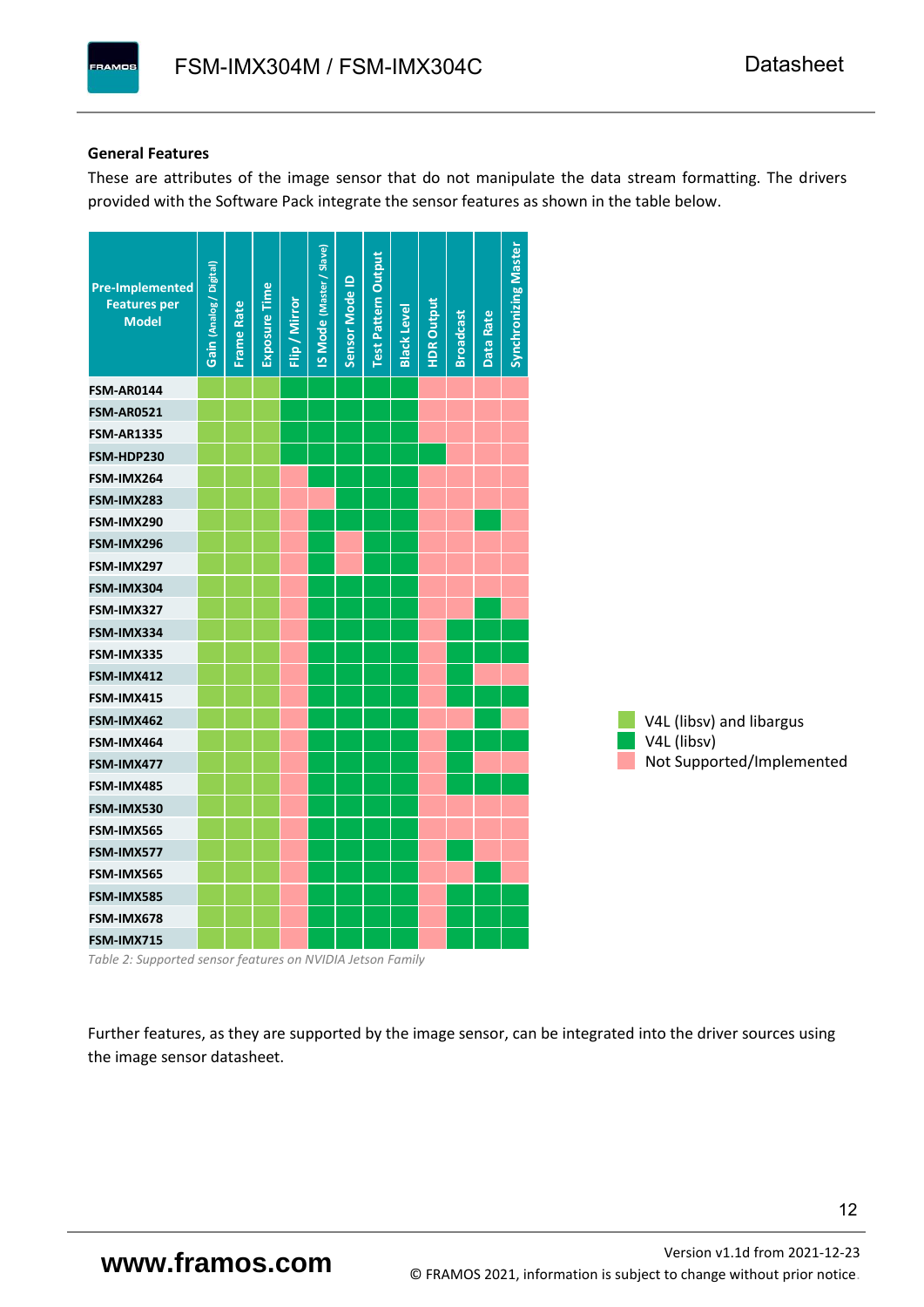#### <span id="page-14-0"></span>**2.1.2 Image Pre-Processing Examples**

The provided image processing examples show the general mechanisms of data handling for an image processing using 3<sup>rd</sup>-party libraries. The OpenCV example provides data that is raw (mono) or demosaiced (color) and not further optimized for visual experience, while the LibArgus examples leverages the discrete ISP (Image Signal Processor) inside the Jetson SoC to optimize image reproduction.

#### **Argus Camera Example:**

- Using hard ISP in NVIDIA Jetson SoCs, most performant option for image preprocessing
- Only applicable for color sensors (color processing can't be disabled)
- Most performant option
- Utilizing libArgus closed source library, support and tuning on individual basis through FRAMOS
- Example Implementation: Shows Demo Tuning per FSM Devkit

|                               | <b>Xavier</b><br>(AGX, NX) | Tegra X2<br>(TX2, TX2 NX) | Tegra X1<br>(TX1, Nano) |
|-------------------------------|----------------------------|---------------------------|-------------------------|
|                               | <b>Performance</b>         |                           |                         |
| Max. # of streams through ISP | 16                         | 12                        | 6                       |
| Pixel Bandwidth (max.)        | 2 Gpix/s                   | $1.4$ Gpix/s              | $1.4$ Gpix/s            |
| Image Resolution (max.)       | 64 MP                      | 24 MP                     | 24 MP                   |
| Image Width (max.)            | 6144 px                    | 6144 px                   | 6144 px                 |

*Table 3: ISP capabilities / limitations of NVIDIA Jetson Family*

The software package provided with our FSM Devkits contains a functionally and performance limited example configuration for the Jetson ISP. The configuration is sensor and lens related and demonstrates the combination of our standard kit in environments that are illuminated with fluorescent light, like in office or laboratory.

|                                                                   | <b>Supported Features in Default Configuration</b> |  |  |  |  |
|-------------------------------------------------------------------|----------------------------------------------------|--|--|--|--|
| Lens Considered (Type)                                            | Yes (Devkit Lens)                                  |  |  |  |  |
| IR Cut Filter (Type)                                              | Yes (650nm/50%)                                    |  |  |  |  |
| <b>Sensor Configuration</b>                                       | <b>Driver Default</b>                              |  |  |  |  |
| <b>Demosaic</b>                                                   | Yes <sup>2</sup>                                   |  |  |  |  |
| <b>Black Level Compensation</b>                                   | <b>Yes (Calibrated)</b>                            |  |  |  |  |
| <b>Bad Pixel Correction</b>                                       | <b>Yes (Calibrated)</b>                            |  |  |  |  |
| <b>Color Correction</b>                                           | <b>Yes (Calibrated)</b>                            |  |  |  |  |
| Auto White Balance (A, TL84, D65)                                 | Limited (Calibrated for TL84 only)                 |  |  |  |  |
| <b>Manual White Balancing</b>                                     | Limited (Not Calibrated)                           |  |  |  |  |
| Lens Shading / Falloff Correction                                 | Limited (Calibrated for Devkit lens)               |  |  |  |  |
| <b>Noise Reduction</b>                                            | Limited (Not Calibrated)                           |  |  |  |  |
| <b>Sharpening</b>                                                 | Limited (Not Calibrated)                           |  |  |  |  |
| Auto Exposure, Gain, Gamma,<br><b>Color/Tone, Contrast Tuning</b> | <b>Requires Application Specific Tuning</b>        |  |  |  |  |

*Table 4: Default tuning of NVIDIA Jetson, supplied with FSM Devkits*

13

<sup>&</sup>lt;sup>2</sup> Demosaicing is always active and can't be disabled. For monochrome sensors refer to libSV to bypass the ISP.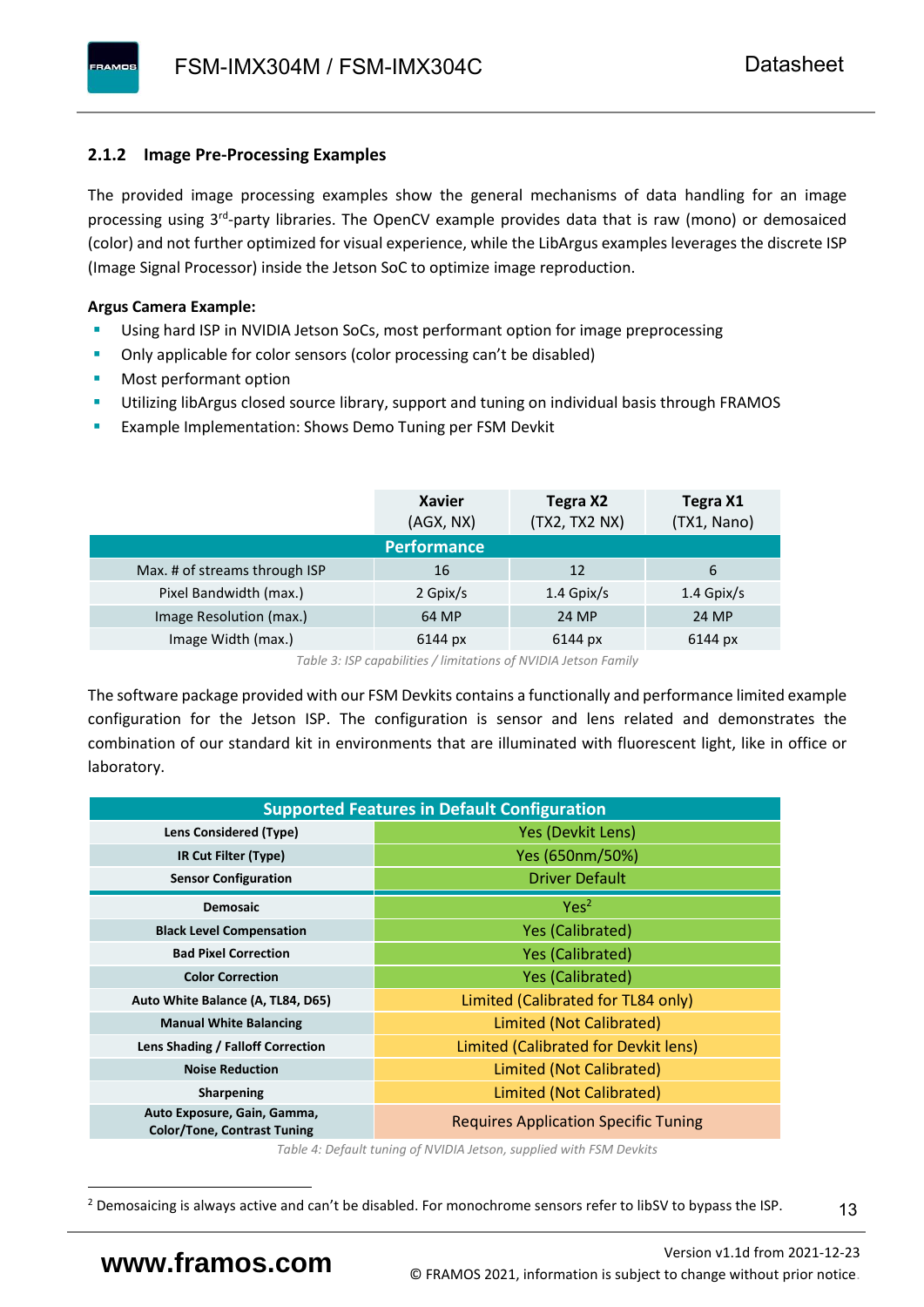To archive best performance and stable results also in variable lighting conditions, a fully featured calibration will be required. As NVIDIA camera partner, FRAMOS provides full ISP configurations for standard setups on request. Further, full custom calibration services considering lens and application specific requirements for sophisticated applications are provided on per project basis.

#### **OpenCV Example:**

- Open software library
- Easy to use and large feature set
- **•** Very resource hungry (CPU)
- Not recommended for pre-processing
- **Example Implementation: Demosaicing, Displaying**

Due to limited performance and extreme resource utilization, the image processing support utilizing the CPU will not be further enhanced.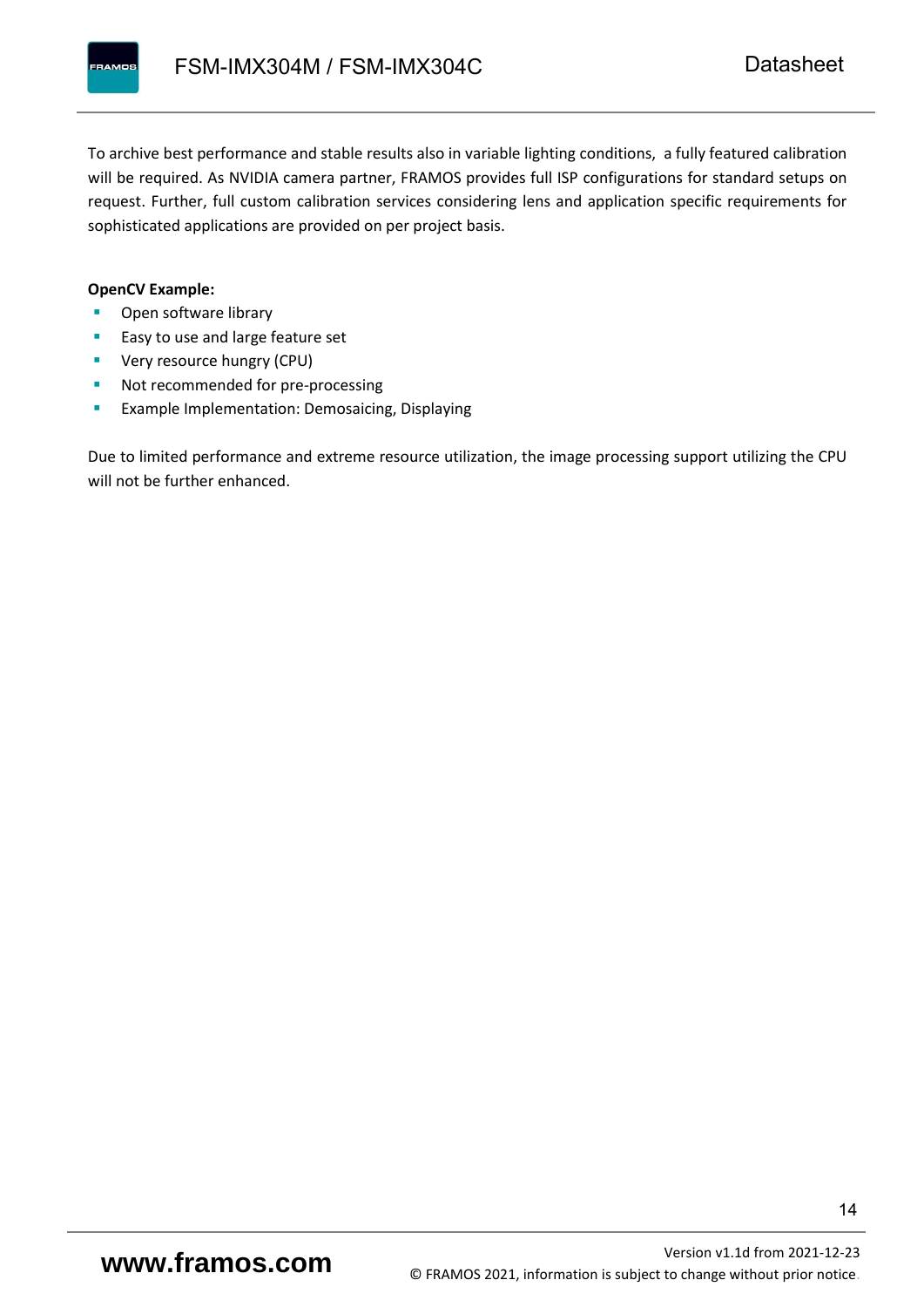### <span id="page-16-0"></span>**3 Ecosystem Compatibility Matrix**

#### <span id="page-16-1"></span>**3.1 Hardware Support**

**PAMOS** 

The following matrix shows the compatibility of FSMs, FSAs and FPAs to each other. The FSAs differentiate to each other by supplied voltages, power up sequence, generated clock (oscillator) and physical attributes.

|            |                                                         | FSM-IMX290<br>FSM-IMX327                                             |                                                         |                                                                  |                                                         |                                            |                                                         |                                                         |                                                         |
|------------|---------------------------------------------------------|----------------------------------------------------------------------|---------------------------------------------------------|------------------------------------------------------------------|---------------------------------------------------------|--------------------------------------------|---------------------------------------------------------|---------------------------------------------------------|---------------------------------------------------------|
|            |                                                         | FSM-IMX334<br>FSM-IMX335                                             |                                                         |                                                                  |                                                         |                                            |                                                         |                                                         |                                                         |
|            |                                                         | FSM-IMX412 FSM-IMX462                                                |                                                         |                                                                  |                                                         |                                            |                                                         |                                                         | <b>FSM-IMX565</b>                                       |
| Item       | FSM-IMX577                                              | FSM-IMX477 FSM-IMX464<br>FSM-IMX485                                  |                                                         | <b>FSM-IMX296 FSM-AR0521</b><br><b>FSM-IMX297   FSM-AR1335  </b> | <b>FSM-IMX415</b><br><b>FSM-IMX715   FSM-IMX283</b>     |                                            | <b>FSM-AR0144</b>                                       | FSM-HDP230                                              | <b>FSM-IMX585</b><br><b>FSM-IMX678</b>                  |
| FSA-FT1/A  | FPA-4.A/TXA<br>FPA-A/NVN<br>FPA-2.A/96B<br>FPA-ABC/XX13 |                                                                      |                                                         |                                                                  |                                                         |                                            |                                                         |                                                         |                                                         |
| FSA-FT3/A  |                                                         | FPA-4.A/TXA<br>FPA-A/NVN <sup>4</sup><br>FPA-2.A/96B<br>FPA-ABC/XX13 |                                                         |                                                                  |                                                         |                                            |                                                         |                                                         |                                                         |
| FSA-FT6/A  |                                                         |                                                                      | FPA-4.A/TXA<br>FPA-A/NVN<br>FPA-2.A/96B<br>FPA-ABC/XX13 |                                                                  |                                                         |                                            |                                                         |                                                         |                                                         |
| FSA-FT7/A  |                                                         |                                                                      |                                                         | FPA-4.A/TXA<br>FPA-A/NVN<br>FPA-2.A/96B<br>FPA-ABC/XX13          |                                                         |                                            |                                                         |                                                         |                                                         |
| FSA-FT11/A |                                                         |                                                                      |                                                         |                                                                  | FPA-4.A/TXA<br>FPA-A/NVN<br>FPA-2.A/96B<br>FPA-ABC/XX13 |                                            |                                                         |                                                         |                                                         |
| FSA-FT12/A |                                                         |                                                                      |                                                         |                                                                  |                                                         | FPA-4.A/TXA<br>FPA-2.A/96B<br>FPA-ABC/XX13 |                                                         |                                                         |                                                         |
| FSA-FT13/A |                                                         |                                                                      |                                                         |                                                                  |                                                         |                                            | FPA-4.A/TXA<br>FPA-A/NVN<br>FPA-2.A/96B<br>FPA-ABC/XX13 |                                                         |                                                         |
| FSA-FT19/A |                                                         |                                                                      |                                                         |                                                                  |                                                         |                                            |                                                         | FPA-4.A/TXA<br>FPA-A/NVN<br>FPA-2.A/96B<br>FPA-ABC/XX13 |                                                         |
| FSA-FT26/A |                                                         |                                                                      |                                                         |                                                                  |                                                         |                                            |                                                         |                                                         | FPA-4.A/TXA<br>FPA-A/NVN<br>FPA-2.A/96B<br>FPA-ABC/XX13 |

#### <span id="page-16-2"></span>**Sensor Modules with MIPI CSI-2 (D-PHY) Output**

*Table 5: Ecosystem Compatibility Matrix – Native CSI-2 (D-PHY) FSMs*

<sup>&</sup>lt;sup>3</sup> Not verified, Xilinx Development Board with hard MIPI CSI-2 / D-PHY interface.

<sup>4</sup> FSM-IMX334 is not supported due to the sensor requiring 4-lanes MIPI.